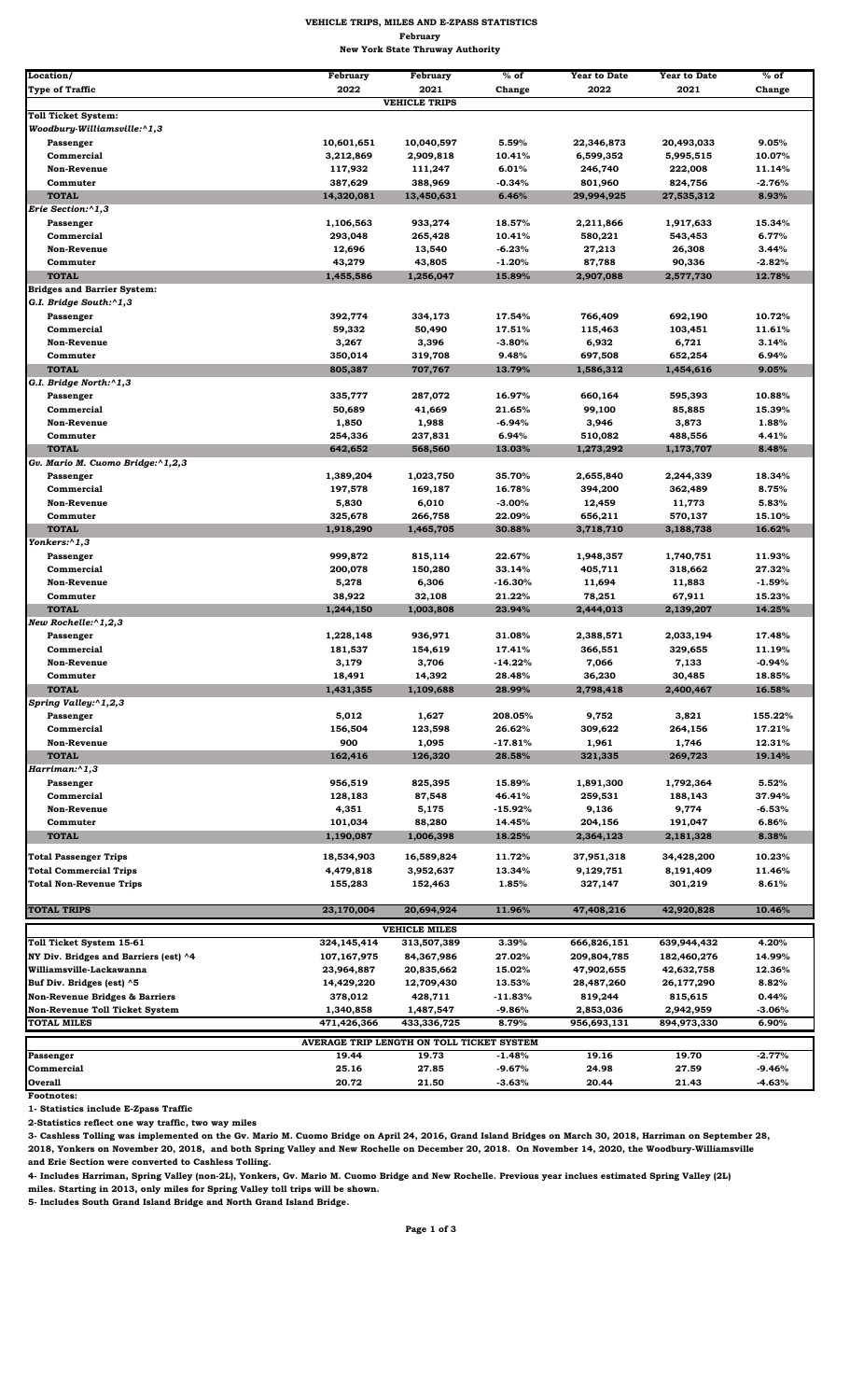| <b>Location (Date Implemented)</b>   | February   | February   | $%$ of     | <b>Year to Date</b> | <b>Year to Date</b> | $%$ of   |
|--------------------------------------|------------|------------|------------|---------------------|---------------------|----------|
| <b>Type of Traffic</b>               | 2022       | 2021       | Change     | 2022                | 2021                | Change   |
| <b>Toll Ticket System:</b>           |            |            |            |                     |                     |          |
| Woodbury-Williamsville:              |            |            |            |                     |                     |          |
| Passenger                            | 8,568,492  | 8,007,336  | 7.01%      | 18,228,935          | 17,027,897          | 7.05%    |
| Commercial                           | 3,072,857  | 2,789,792  | 10.15%     | 6,310,408           | 5,771,281           | 9.34%    |
| <b>Non-Revenue</b>                   | 117,932    | 111,247    | 6.01%      | 246,740             | 222,008             | 11.14%   |
| Commuter                             | 387,629    | 388,969    | $-0.34%$   | 801,960             | 824,756             | $-2.76%$ |
| <b>TOTAL</b>                         | 12,146,910 | 11,297,344 | 7.52%      | 25,588,043          | 23,845,942          | 7.31%    |
| % of E-ZPass to Total Trips          | 84.82%     | 83.99%     |            | 85.31%              | 86.60%              |          |
| <b>Erie Section:</b>                 |            |            |            |                     |                     |          |
| Passenger                            | 902,399    | 746,196    | 20.93%     | 1,800,840           | 1,587,445           | 13.44%   |
| Commercial                           | 249,484    | 248,960    | 0.21%      | 491,578             | 511,486             | $-3.89%$ |
| <b>Non-Revenue</b>                   | 12,696     | 13,540     | $-6.23%$   | 27,213              | 26,308              | 3.44%    |
| Commuter                             | 43,279     | 43,805     | $-1.20%$   | 87,788              | 90,336              | $-2.82%$ |
| <b>TOTAL</b>                         | 1,207,858  | 1,052,501  | 14.76%     | 2,407,419           | 2,215,575           | 8.66%    |
| % of E-ZPass to Total Trips          | 82.98%     | 83.79%     |            | 82.81%              | 85.95%              |          |
| <b>Bridges and Barrier System:</b>   |            |            |            |                     |                     |          |
| G.I. Bridge South(10/26/93):         |            |            |            |                     |                     |          |
| Passenger                            | 235,143    | 201,336    | 16.79%     | 461,514             | 415,087             | 11.18%   |
| Commercial                           | 50,781     | 44,515     | 14.08%     | 99,183              | 91,225              | 8.72%    |
| <b>Non-Revenue</b>                   | 3,267      | 3,396      | $-3.80%$   | 6,932               | 6,721               | 3.14%    |
| Commuter                             | 350,014    | 319,708    | 9.48%      | 697,508             | 652,254             | 6.94%    |
| <b>TOTAL</b>                         | 639,205    | 568,955    | 12.35%     | 1,265,137           | 1,165,287           | 8.57%    |
| % of E-ZPass to Total Trips          | 79.37%     | 80.39%     |            | 79.75%              | 80.11%              |          |
| G.I. Bridge North (10/26/93):        |            |            |            |                     |                     |          |
| Passenger                            | 199,213    | 168,702    | 18.09%     | 391,690             | 347,670             | 12.66%   |
| Commercial                           | 44,219     | 36,889     | 19.87%     | 86,294              | 75,877              | 13.73%   |
| <b>Non-Revenue</b>                   | 1,850      | 1,988      | -6.94%     | 3,946               | 3,873               | 1.88%    |
| Commuter                             | 254,336    | 237,831    | 6.94%      | 510,082             | 488,556             | 4.41%    |
| <b>TOTAL</b>                         | 499,618    | 445,410    | 12.17%     | 992,012             | 915,976             | 8.30%    |
| % of E-ZPass to Total Trips          | 77.74%     | 78.34%     |            | 77.91%              | 78.04%              |          |
| Gv. Mario M. Cuomo Bridge (8/30/93): |            |            |            |                     |                     |          |
| Passenger                            | 1,168,077  | 846,801    | 37.94%     | 2,232,891           | 1,849,308           | 20.74%   |
| Commercial                           | 171,393    | 147,736    | 16.01%     | 341,760             | 316,791             | 7.88%    |
| <b>Non-Revenue</b>                   | 5,830      | 6,010      | $-3.00%$   | 12,459              | 11,773              | 5.83%    |
| Commuter                             | 325,678    | 266,758    | 22.09%     | 656,211             | 570,137             | 15.10%   |
| <b>TOTAL</b>                         | 1,670,978  | 1,267,305  | 31.85%     | 3,243,321           | 2,748,009           | 18.02%   |
| % of E-ZPass to Total Trips          | 87.11%     | 86.46%     |            | 87.22%              | 86.18%              |          |
| Yonkers (2/14/94):                   |            |            |            |                     |                     |          |
| Passenger                            | 853,005    | 685,575    | 24.42%     | 1,655,258           | 1,461,048           | 13.29%   |
| Commercial                           | 169,363    | 124,088    | 36.49%     | 340,901             | 264,399             | 28.93%   |
| <b>Non-Revenue</b>                   | 5,278      | 6,306      | $-16.30%$  | 11,694              | 11,883              | $-1.59%$ |
| Commuter                             | 38,922     | 32,108     | 21.22%     | 78,251              | 67,911              | 15.23%   |
| <b>TOTAL</b>                         | 1,066,568  | 848,077    | 25.76%     | 2,086,104           | 1,805,241           | 15.56%   |
| % of E-ZPass to Total Trips          | 85.73%     | 84.49%     |            | 85.36%              | 84.39%              |          |
| New Rochelle (11/13/95):             |            |            |            |                     |                     |          |
| Passenger                            | 984,953    | 742,657    | 32.63%     | 1,909,413           | 1,604,653           | 18.99%   |
| Commercial                           | 150,467    | 127,629    | 17.89%     | 303,412             | 271,766             | 11.64%   |
| <b>Non-Revenue</b>                   | 3,179      | 3,706      | $-14.22%$  | 7,066               | 7,133               | $-0.94%$ |
| Commuter                             | 18,491     | 14,392     | 28.48%     | 36,230              | 30,485              | 18.85%   |
| <b>TOTAL</b>                         | 1,157,090  | 888,384    | 30.25%     | 2,256,121           | 1,914,037           | 17.87%   |
| % of E-ZPass to Total Trips          | 80.84%     | 80.06%     |            | 80.62%              | 79.74%              |          |
| Spring Valley (8/2/93):              |            |            |            |                     |                     |          |
| Passenger                            | 3,418      | 381        | 797.11%    | 6,606               | 948                 | 596.84%  |
| Commercial                           | 133,047    | 106,194    | 25.29%     | 264,548             | 227,272             | 16.40%   |
| <b>Non-Revenue</b>                   | 900        | 1,095      | $-17.81%$  | 1,961               | 1,746               | 12.31%   |
| <b>TOTAL</b>                         | 137,365    | 107,670    | 27.58%     | 273,115             | 229,966             | 18.76%   |
| % of E-ZPass to Total Trips          | 84.58%     | 85.24%     |            | 84.99%              | 85.26%              |          |
| Harriman (6/6/94):                   |            |            |            |                     |                     |          |
| Passenger                            | 806,662    | 691,895    | 16.59%     | 1,595,919           | 1,506,095           | 5.96%    |
| Commercial                           | 109,639    | 79,483     | 37.94%     | 222,539             | 171,433             | 29.81%   |
| <b>Non-Revenue</b>                   | 4,351      | 5,175      | $-15.92\%$ | 9,136               | 9,774               | $-6.53%$ |
| Commuter                             | 101,034    | 88,280     | 14.45%     | 204,156             | 191,047             | 6.86%    |
| <b>TOTAL</b>                         | 1,021,686  | 864,833    | 18.14%     | 2,031,750           | 1,878,349           | 8.17%    |
| % of E-ZPass to Total Trips          | 85.85%     | 85.93%     |            | 85.94%              | 86.11%              |          |
|                                      |            |            |            |                     |                     |          |
| <b>Total Passenger Trips</b>         | 13,721,362 | 12,090,879 | 13.49%     | 28,283,066          | 25,800,151          | 9.62%    |
| <b>Total Commercial Trips</b>        | 4,151,250  | 3,705,286  | 12.04%     | 8,460,623           | 7,701,530           | 9.86%    |
| <b>Total Non-Revenue Trips</b>       | 155,283    | 152,463    | 1.85%      | 327,147             | 301,219             | 8.61%    |
| <b>Total Commuter Trips</b>          | 1,519,383  | 1,391,851  | 9.16%      | 3,072,186           | 2,915,482           | 5.37%    |
| <b>TOTAL TRIPS</b>                   | 19,547,278 | 17,340,479 | 12.73%     | 40,143,022          | 36,718,382          | 9.33%    |
| % of E-Zpass Trips to Total Trips    | 84.36%     | 83.79%     |            | 84.68%              | 85.55%              |          |

**Page 2 of 3** 

## **E-ZPASS VEHICLE TRIPS February New York State Thruway Authority**